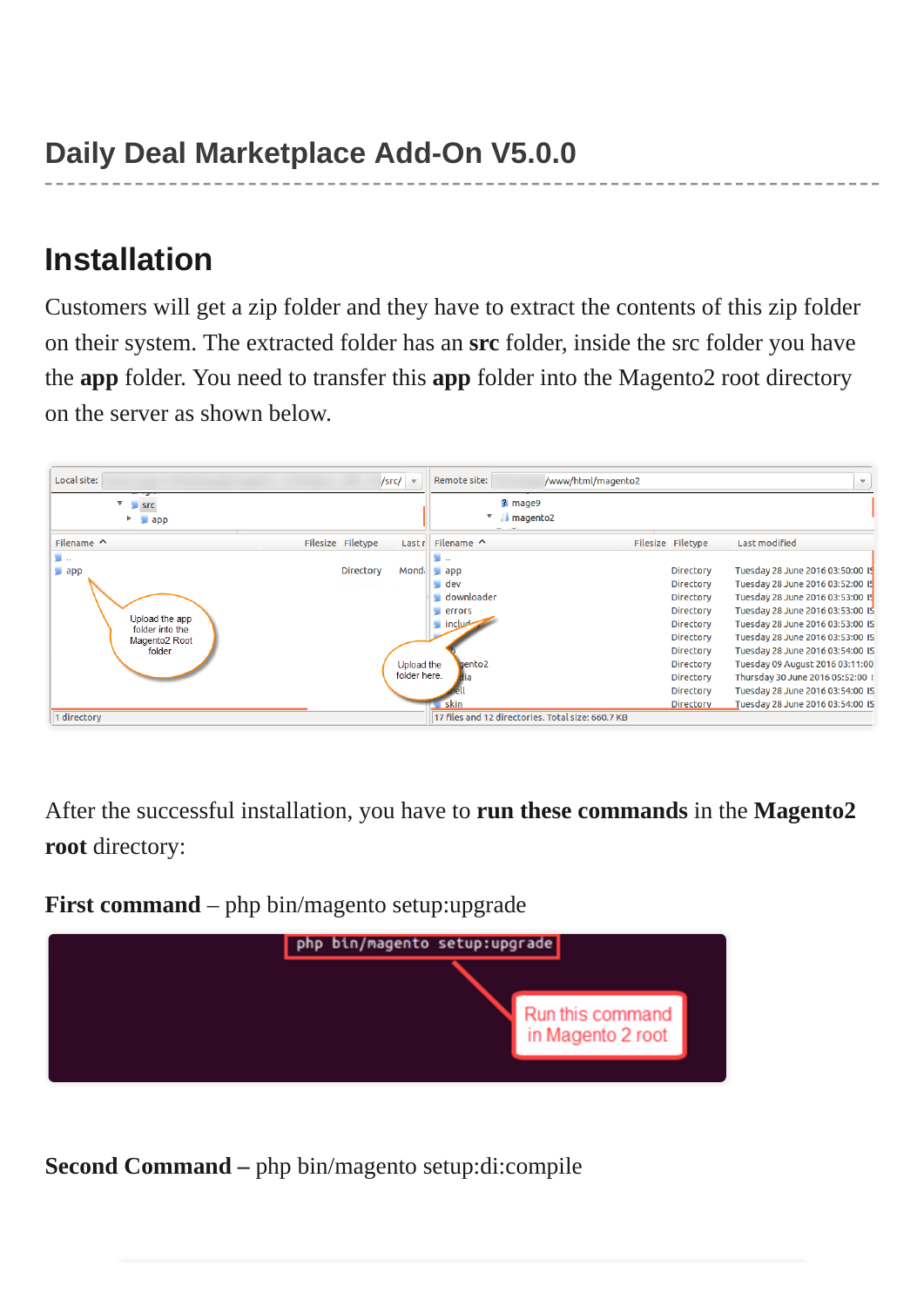

**Third Command –** php bin/magento setup:static-content:deploy



After running the commands, you have to flush the cache from Magento admin panel by navigating through->**System**->**Cache management** as shown below.

|                                                | Click here to flush                                                       |                          | System Messages: 4 1       |
|------------------------------------------------|---------------------------------------------------------------------------|--------------------------|----------------------------|
| <b>Cache Management</b>                        | the Cache<br>Storage.                                                     |                          | Q<br>admin $\star$         |
|                                                |                                                                           | Flush Cache Storage      | <b>Flush Magento Cache</b> |
|                                                |                                                                           |                          |                            |
| You flushed the cache storage.                 |                                                                           |                          |                            |
| Refresh<br>$\boldsymbol{\mathrm{v}}$<br>Submit | 12 records found                                                          |                          |                            |
| <b>Cache Type</b><br>$\overline{\phantom{a}}$  | <b>Description</b>                                                        | <b>Tags</b>              | <b>Status</b>              |
| Configuration                                  | Various XML configurations that were collected across modules and merged. | CONFIG                   | <b>ENABLED</b>             |
| Layouts                                        | Layout building instructions.                                             | LAYOUT_GENERAL_CACHE_TAG | <b>ENABLED</b>             |
| <b>Blocks HTML output</b>                      | Page blocks HTML.                                                         | <b>BLOCK HTML</b>        | <b>ENABLED</b>             |
| <b>Collections Data</b>                        | Collection data files.                                                    | COLLECTION_DATA          | <b>ENABLED</b>             |
| <b>Reflection Data</b>                         | API interfaces reflection data.                                           | <b>REFLECTION</b>        | <b>ENABLED</b>             |

# **Multi-Lingual Support Configuration**

For the **multilingual** support, the admin will navigate through **Store->Configuration- >General ->Locale Options** and select the **locale** as German (the language into which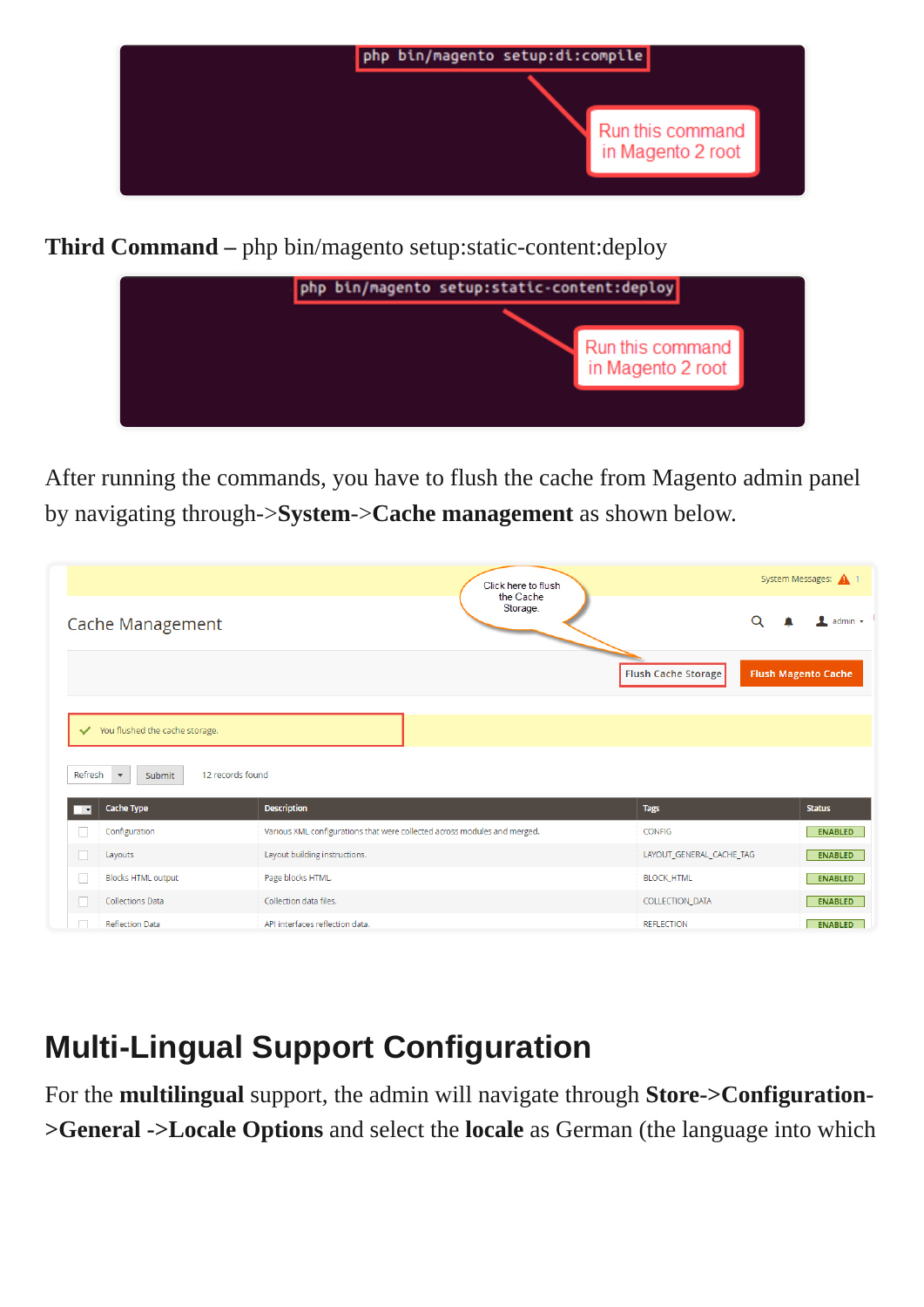| 而                                                              | Configuration                               | Q                                                                                               | $\triangle$ admin $\star$ |
|----------------------------------------------------------------|---------------------------------------------|-------------------------------------------------------------------------------------------------|---------------------------|
| $\bullet$<br>DASHBOARD<br>$\circ$<br>MARKETPLACE<br>MANAGEMENT | 0<br>Default Config v<br><b>Store View:</b> | <b>Save Config</b>                                                                              |                           |
| \$<br>SALES                                                    | <b>WEBKUL</b><br>$\checkmark$               | <b>Country Options</b>                                                                          | $\odot$                   |
| Ŵ<br><b>PRODUCTS</b>                                           | <b>GENERAL</b><br>$\boldsymbol{\wedge}$     | Here store selected<br><b>State Options</b><br>locale option is German,<br>move CSV file inside | $\odot$                   |
| Å<br><b>CUSTOMERS</b>                                          | General                                     | magento>app>locale><br>de_DE<br><b>Locale Options</b>                                           | $\odot$                   |
| ◀<br><b>MARKETING</b>                                          | Web                                         | <b>Timezone</b><br>GMT (UTC)<br>[WEBSITE]<br>$\overline{\mathbf{v}}$                            |                           |
| $\square$<br><b>CONTENT</b>                                    | Design                                      | Locale<br>German (Germany)<br>[STORE VIEW]<br>$\blacktriangledown$                              |                           |
| d.<br><b>REPORTS</b>                                           | <b>Currency Setup</b>                       | <b>Weight Unit</b><br>Ibs<br>[STORE VIEW]<br>$\blacktriangledown$                               |                           |
| 伵<br><b>STORES</b>                                             | <b>Store Email Addresses</b>                | <b>First Day of Week</b><br>Sunday<br>[STORE VIEW]<br>$\blacktriangledown$                      |                           |
| ⋫<br>SYSTEM                                                    | Contacts<br>Reports                         | Sunday<br><b>Weekend Days</b><br>[STORE VIEW]<br>Monday<br>Tuesday<br>Wednesday                 |                           |
| ø<br>IND PARTNERS<br>& EXTENSIONS                              | <b>Content Management</b>                   | Thursday<br>Friday<br>Saturday                                                                  |                           |
|                                                                | <b>New Relic Reporting</b>                  |                                                                                                 |                           |

#### admin want to translate his store content).

## **Language Translation**

If the user wants to translate their module from English to German then they need to follow the path **app/code/Webkul/MpDailyDeal/i18n** in their unzipped Magento Marketplace folder and will get a CSV file with name "en\_US.csv". Now they will rename that CSV as "de\_DE.csv" and translate all right side content after the comma in the German language. After editing the CSV, save it and then upload it to the path **app/code/Webkul/MpDailyDeal/i18n** where they have installed Magento2 on their server. The module will get translated in the German Language. It supports both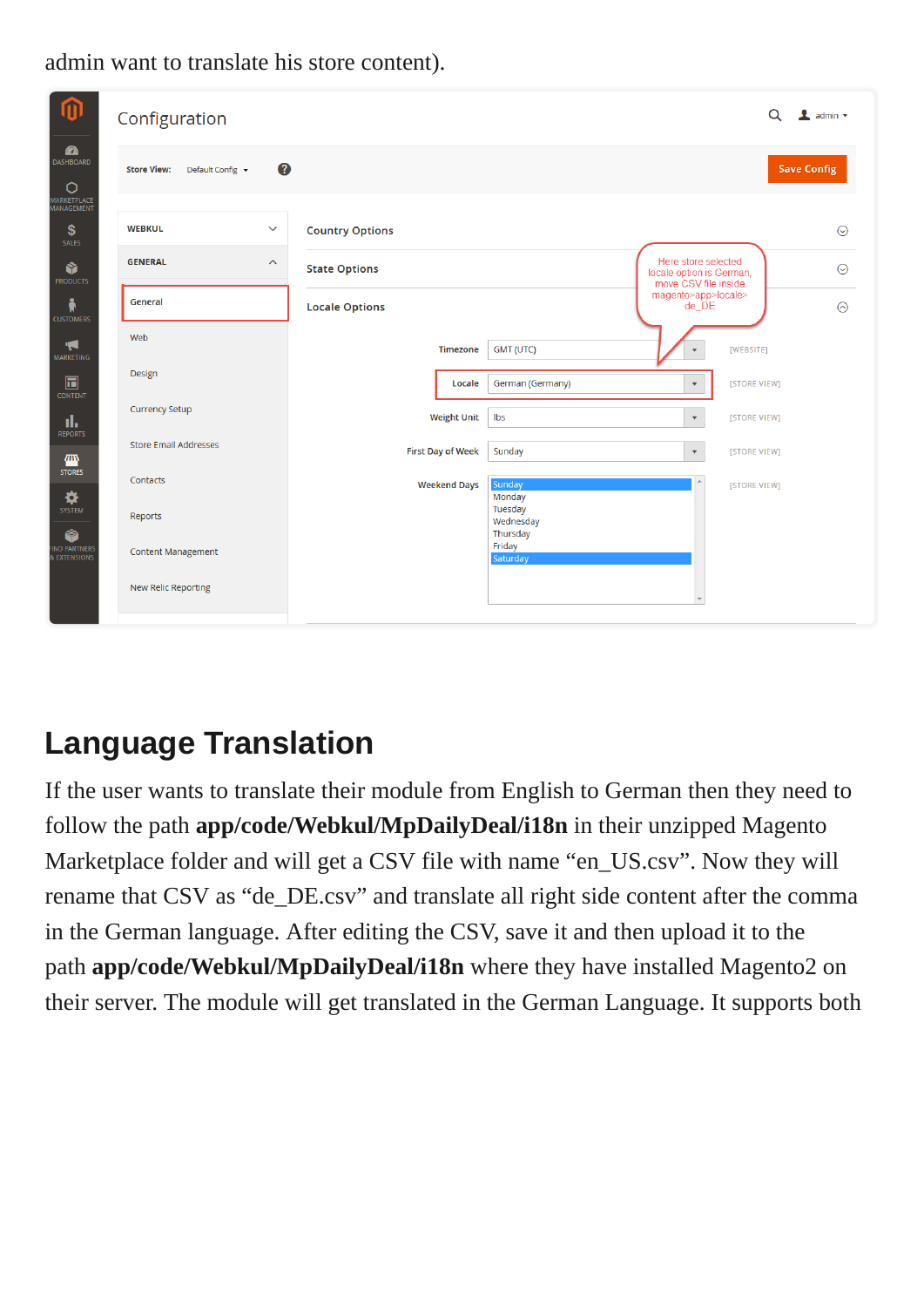the **LTR** and **RTL** languages.



# **How To Enable The Module Via Terminal?**

For enabling the module via terminal, the admin needs to run the following commands:

#### **First Command –**

php bin/magento module:enable Webkul\_MpDailyDeal

#### **Second Command –**

php bin/magento setup:upgrade

#### **Third Command –**

php bin/magento setup:di:compile

#### **Forth Command –**

php bin/magento setup:static-content:deploy

## **How To Disable The Module?**

If the admin wants to disable the module completely, then they need to run the following command through terminal:

#### **First Command –**